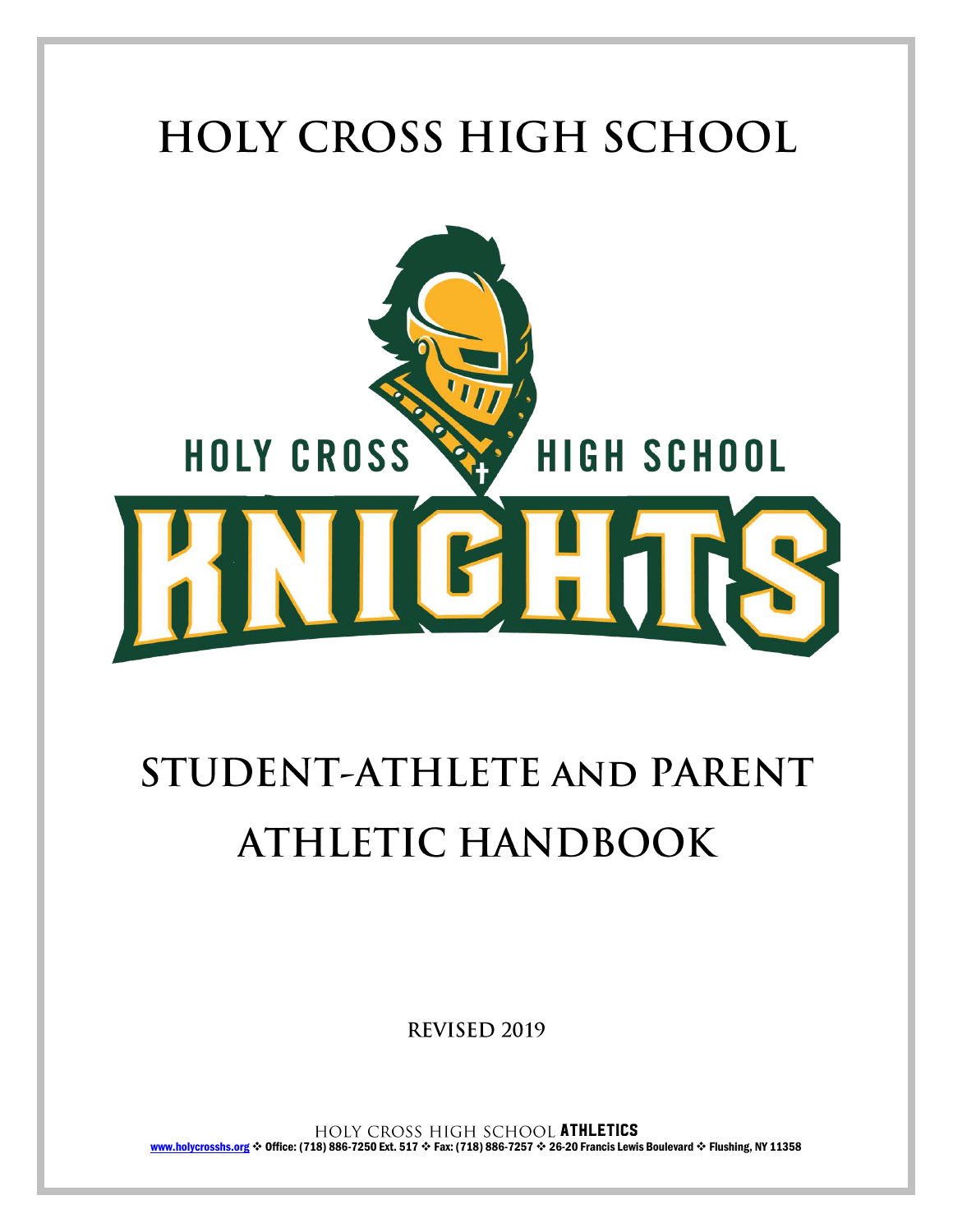# TABLE OF CONTENTS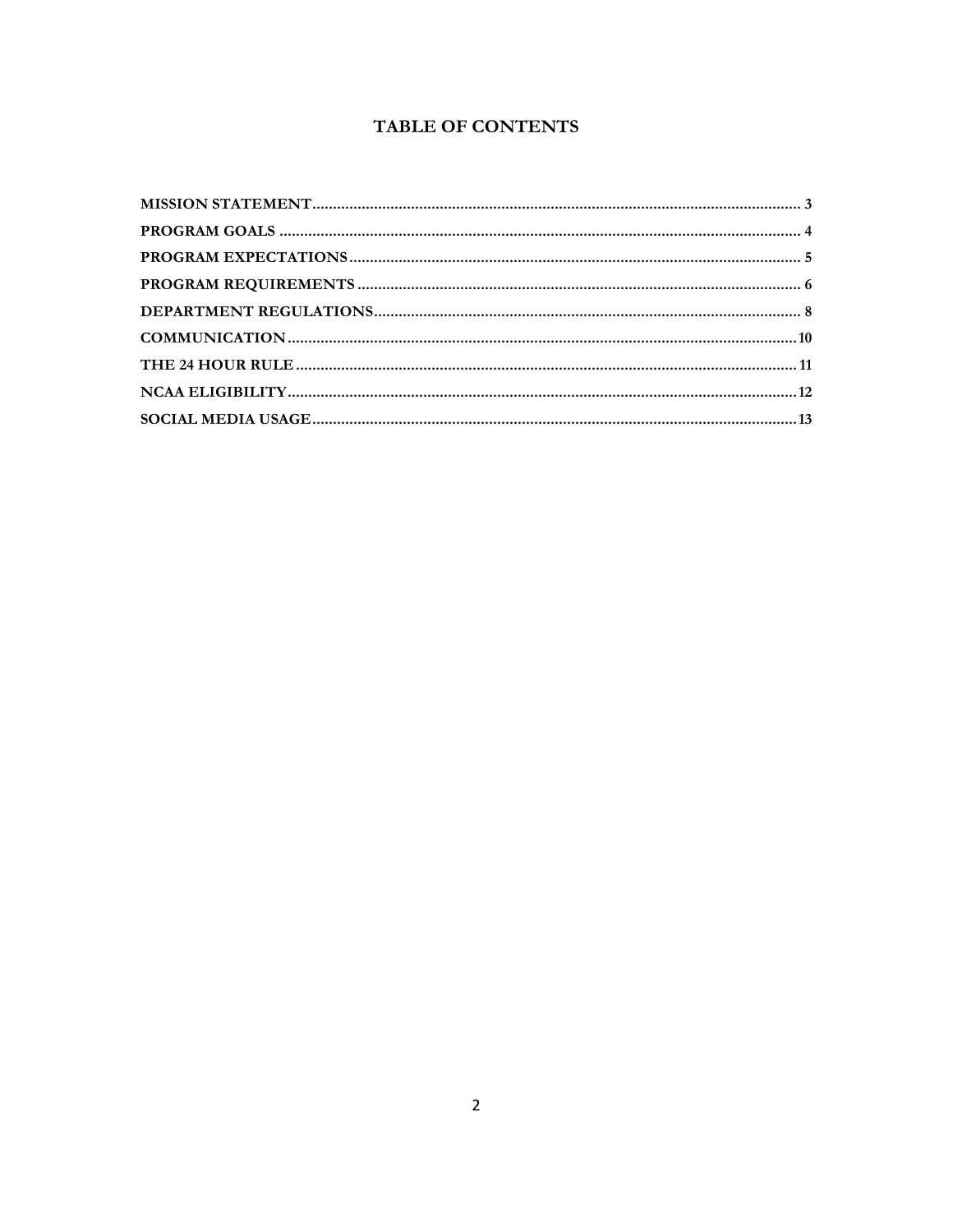## **Mission of Holy Cross High School Athletics**

The goal of the Holy Cross Athletic Department is to conduct a wholesome and worthwhile program which is consistent with and contributes to the basic philosophy of the school. As an integral part of the total education process, the Holy Cross athletic program makes a significant contribution to the personal growth and development of our students. The department provides an environment where the student-athlete may develop and refine athletic skills and test these skills through competition while promoting leadership and sportsmanship.

Our dedicated coaches are very much aware of their obligations and responsibilities as extremely visible representatives of Holy Cross High School. They are cognizant of the tremendous influence their position wields and will continually strive to instill the highest desirable ideals and character traits in our student athletes. The staff strives to increase students' knowledge, to teach moral and ethical values, to help them mature in a responsible manner, and to motivate them in their pursuit of excellence so that they may realize their self-worth and full potential.

# **Measuring Success**

The willingness, perseverance and commitment to go through a process that allows one to achieve team and personal goals with character and integrity regardless of outside pressures.

To exceed expectations by continually giving consistent effort, learning from mistakes and correcting them, dealing with adversity, and not blaming others for failures.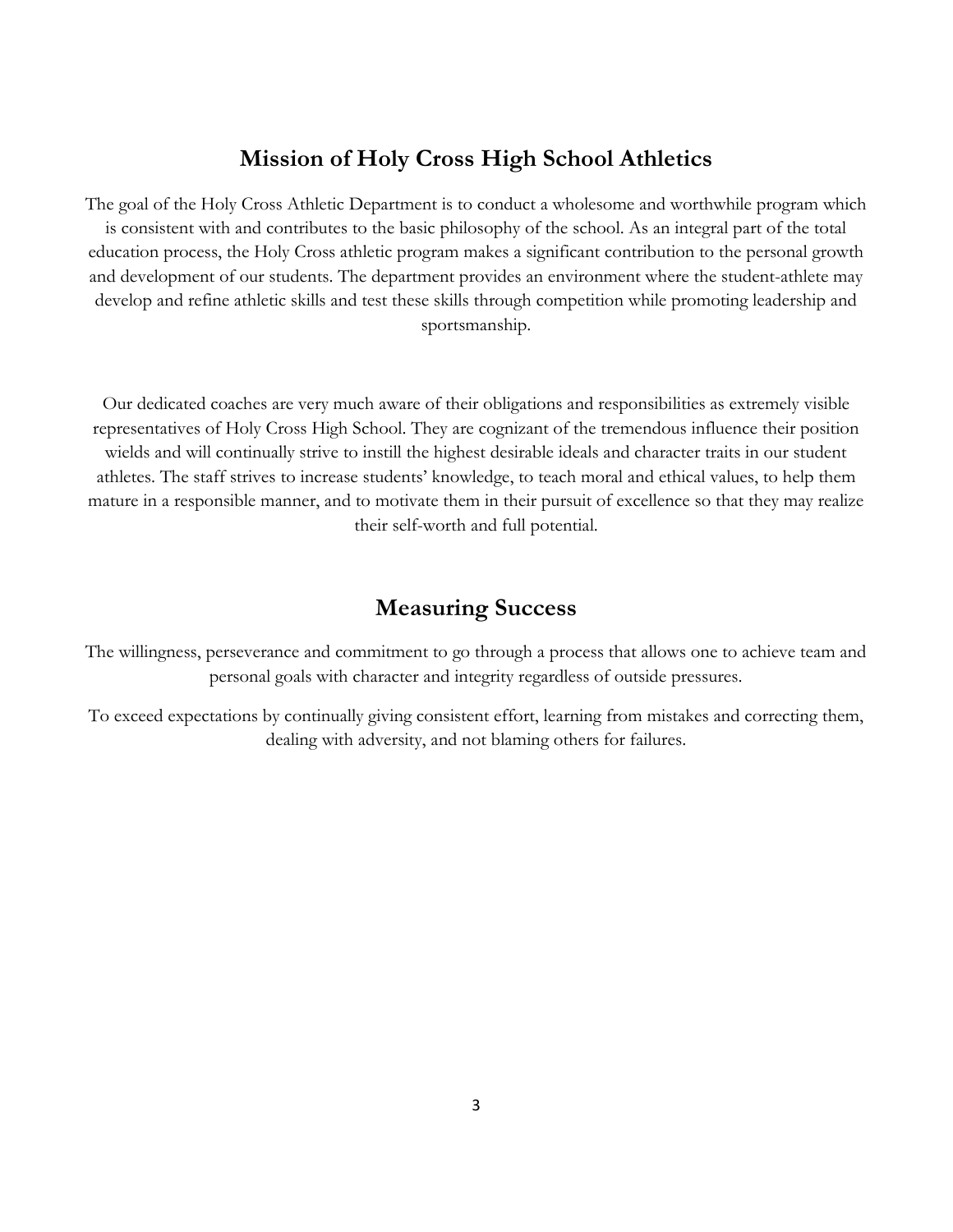# **Athletic Program Goals**

## **Freshmen & JV Sports:**

Both Freshmen and Junior Varsity levels are intended for those who display the potential of athletes who can develop into productive Varsity level performers.

- $\triangleright$  Increase the skills and knowledge of the sport.
- $\triangleright$  Elevate intensity of the competition.
- $\triangleright$  Give playing time based upon skills, practice attendance, work ethic, attitude and commitment to the team.
- Freshmen and Junior Varsity programs work toward achieving a balance between continued team success and player development.

## **Varsity Sports:**

The Varsity level provides competition at its strongest, both physically and mentally. It pushes our studentathletes to develop skills and knowledge to their highest level.

- $\triangleright$  Allow student athletes and their teams the chance to excel and prepare them for future competitions; compete for League, Sectional and State Championships.
- $\triangleright$  Expect all members to be positive role models and mentors for younger students.
- $\triangleright$  The number of participants on any given team is a function of those needed to conduct an effective and meaningful practice and to play competitively in the contest.
- $\triangleright$  Give playing time based upon skills, practice attendance, work ethic, attitude and commitment to the team.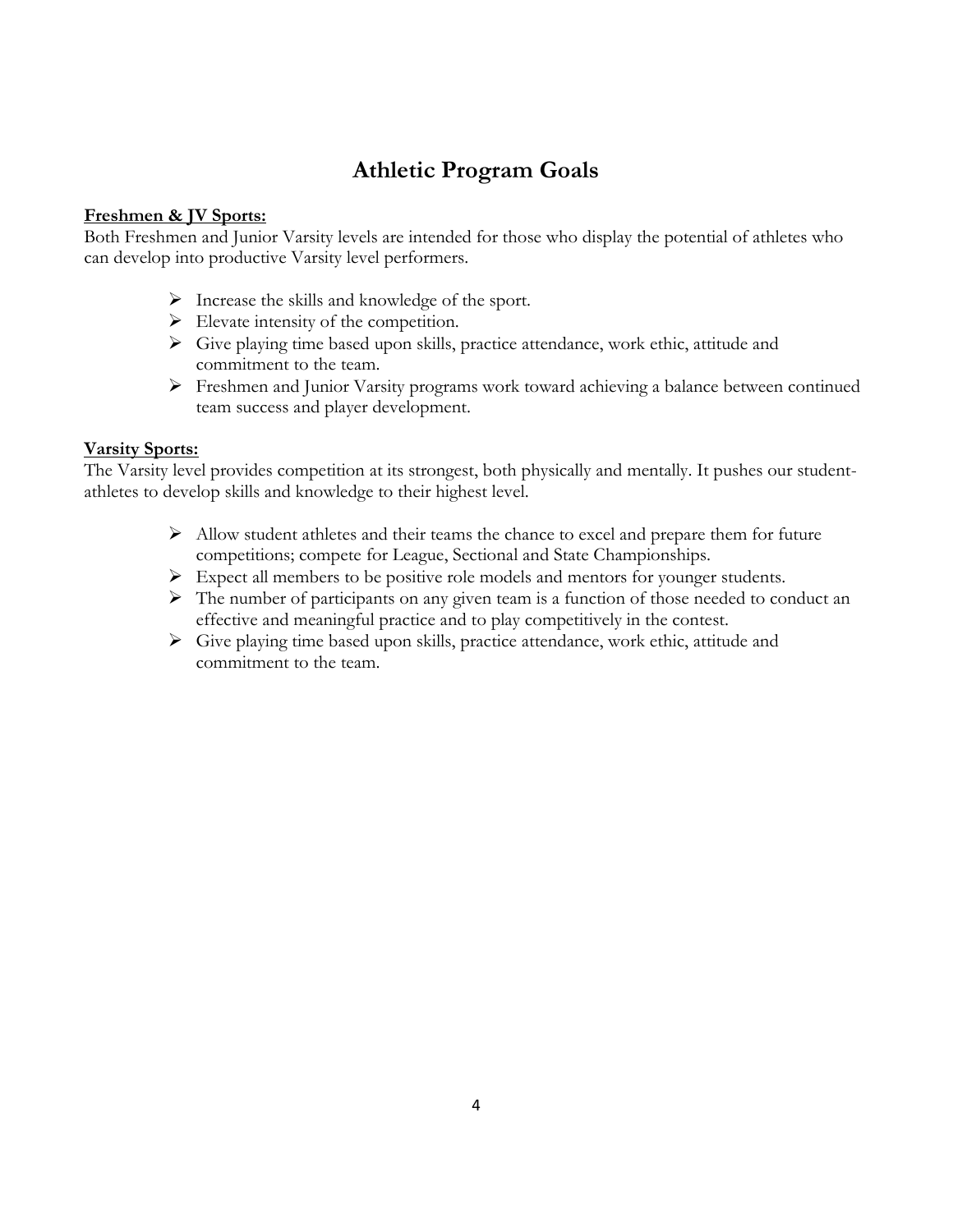# **Athletic Program Expectations**

### **Student-Athlete Expectations**

Student-Athletes from Holy Cross High School represent the school as ambassadors throughout the community. It is imperative that all of our student-athletes realize the following expectations:

- $\triangleright$  Participation in athletics is a privilege and not a right or an entitlement.
- The team goals and achievements take precedence over individual recognition.
- > Maintain solid academic standards.
- $\triangleright$  Be a positive role model for other students.
- $\triangleright$  Support all Holy Cross athletic teams and fellow student-athletes.
- $\triangleright$  Win with class, lose with class.
- $\triangleright$  Demonstrate proper sportsmanship at all times.

## **Parent/Guardian Expectations**

Parents of Holy Cross athletes play an integral role in the culture of our athletic program. We ask the following of all of our parents/guardians:

- Display positive support for the student-athletes and coaches of Holy Cross.
- Demonstrate positive behavior and sportsmanship as fans.
- Maintain realistic expectations of their student-athletes in the classroom and on the field.
- Make an effort to understand the rules and nuances of the game.

#### **Spectator Expectations**

Holy Cross High School encourages attendance at athletic events. We also expect our fans to act with a level of respect, including:

- $\triangleright$  Cooperation with school officials.
- Avoiding objectionable cheers, unsafe, or inappropriate behavior.
- > Encouraging your team.
- > Treat all visiting teams respectfully.
- $\triangleright$  Cooperation with coaches and game officials.
- $\triangleright$  Be positive.

#### **Coach Expectations**

Our coaches have important obligations and responsibilities also since they are extremely visible representatives of Holy Cross High School:

- $\triangleright$  Personify good character for their players and the community.
- Develop players' qualities of leadership, initiative, and good judgment.
- Communicate and explain program goals and objectives to the athletes.
- Provide a safe environment for practice and games.
- $\triangleright$  Respect the athletic program and its place in the student athletes' overall education.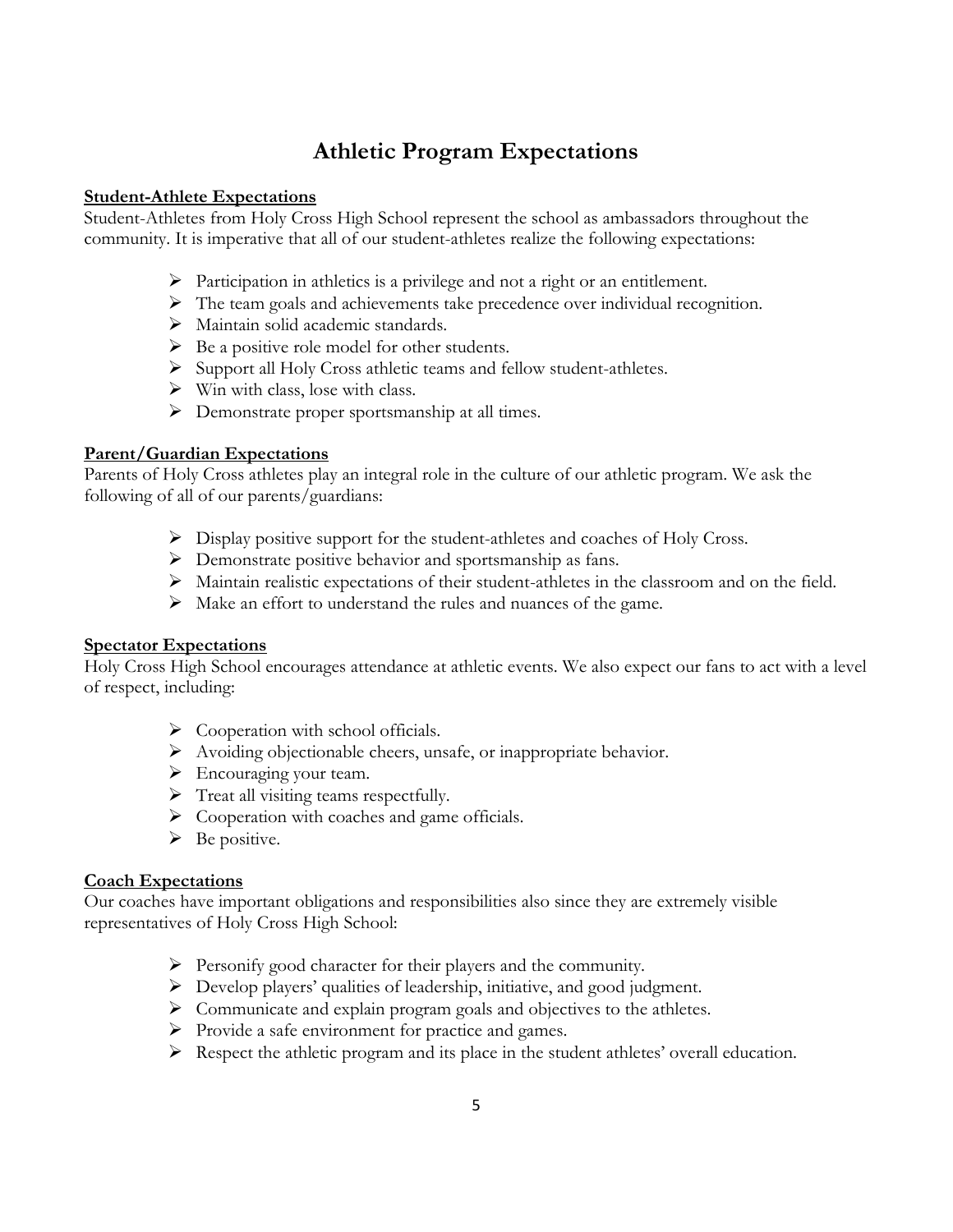# **Requirements for Participation**

#### **Academics:**

The athletic department recognizes that the primary responsibility of student-athletes is educational. There is a reason that the word "student" comes before "athlete"- education is the main goal of Holy Cross.

#### **Academic Eligibility:**

While scholastic achievement is determined on an individual basis, the administration and the athletic department reserve the right to determine a student-athlete's eligibility to participate in athletic contests and practices. **Any student who is not in good academic standing (failing two or more subjects during a grading period) will be ineligible for all activities related to the sport (including off season conditioning) until the start of the next marking period.**

**Disciplinary Status/Eligibility:** *As stated in the Holy Cross High School Student and Parent Handbook:* A student who remains on Disciplinary Probation for two consecutive quarters is ineligible for all cocurricular and extra-curricular activities. Administration also reserves the right to declare any student ineligible for all co-curricular activities based on infractions of the Code of Conduct at any time.

#### **Physical Examination:**

A prospective student-athlete must obtain a physical exam by a medical doctor recorded on the Holy Cross Medical form, stamped and signed by that physician prior to trying out for any sport. The form must be submitted to the school nurse and recorded. Failure to do so will render the prospective student ineligible for athletic activity.

#### **Attendance in School:**

Participation in a sport is one part of our overall educational program. In order to participate in a practice, game or activity that day, it is understood that students will be present in school.

A. The school's policy is that no student may participate in athletics on a day in which he/she does not attend school. This rule may be waived for extenuating circumstances that would include funerals, college visits (seniors only), etc.

B. In order to be considered in school for athletic participation, a student must arrive no later than 11:00 AM and remain in school for the rest of the day, attending classes as scheduled.

C. Team members on suspension for any disciplinary infraction will not be allowed to practice or participate in any event for the day. In the event a student is assigned to detention or held back as a class after school, students will be expected to attend the disciplinary function prior to reporting for extracurricular or athletic activity.

D. If a student will need to miss part of a school day to attend an athletic contest, it is the responsibility of the Athletic Director to inform the attendance office and faculty. However, the student-athlete should inform their individual teachers in advance, and the student-athlete is responsible for all work missed during that time, i.e. homework, class notes, tests, etc.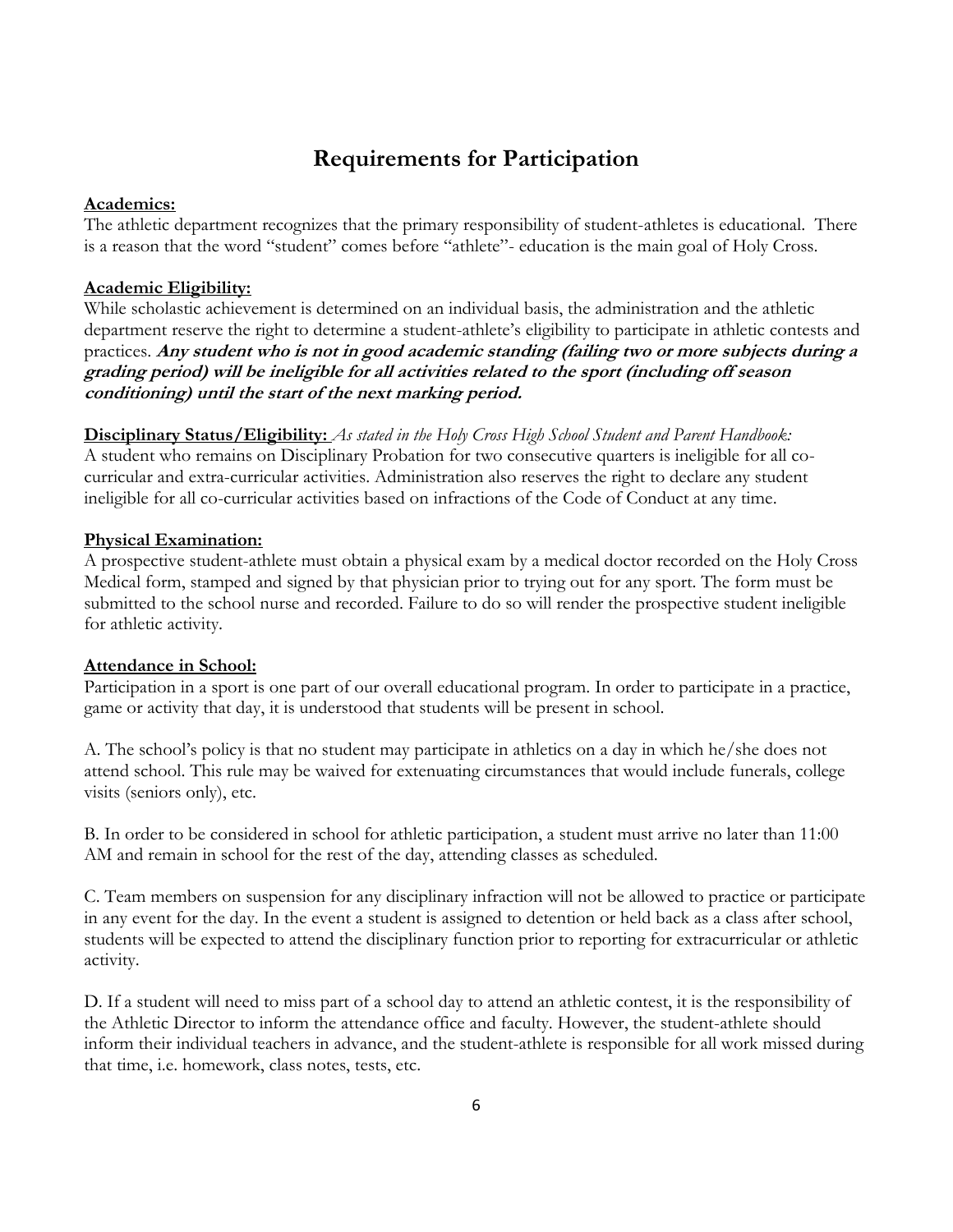#### **Attendance at Practices and Games:**

A. It is the expectation of the athletic department that student-athletes will attend all practices and/or contests. Being a member of a team is a commitment made to coaches and teammates, which may involve giving up school vacation time, weekends, and other activities. This includes all travel teams.

B. Missed practices and contests without giving proper notification to a member of the coaching staff will result in consequences. The severity of repercussions taken will be decided by the athletic department and the coaches of the team.

C. Unacceptable reasons for absences include, but are not limited to the following:

- $\triangleright$  Non-required academic class or group trips
- $\triangleright$  Family vacation during school break periods
- Participation with another outside team in a different sport
- $\triangleright$  Trips to visit relatives during school break or on weekends
- $\triangleright$  Participation of the same sport with a club or travel team

D. Coaches will allow excused absences for the following, provided they receive prior notification:

- $\triangleright$  College visits for seniors
- $\triangleright$  Family emergencies
- $\triangleright$  Family weddings or funerals
- $\triangleright$  Religious obligations
- $\triangleright$  Any similar event that would require the student-athlete to be present elsewhere

E. Suspension from school prohibits student-athletes from participation in practice or contests throughout the duration of the suspension. Disciplinary action may also be taken by the coach, following consultation with the Assistant Principal and/or Athletic Director, as a consequence for athletic time missed during a suspension.

F. Physical Education Requirement: Athletes with unexcused absences or inability to perform in physical education class will not be permitted to attend practices or games on the day of the absence/class.

#### **Academic Intervention/Extra Help Sessions:**

Team members must be present and on time for all scheduled practice sessions and games. Students who are in need of academic assistance causing a conflict with a scheduled practice or game should notify the coach before these sessions. A student who needs to attend extra help sessions or other extracurricular activities should have prior permission from his/her coach or obtain a note from the extra help teacher or advisor to be excused. Remember that once you become a member of an athletic team you have made a commitment for the entire season. Students are allowed to be late for practice to attend academic extra help sessions. There will be no penalty for this.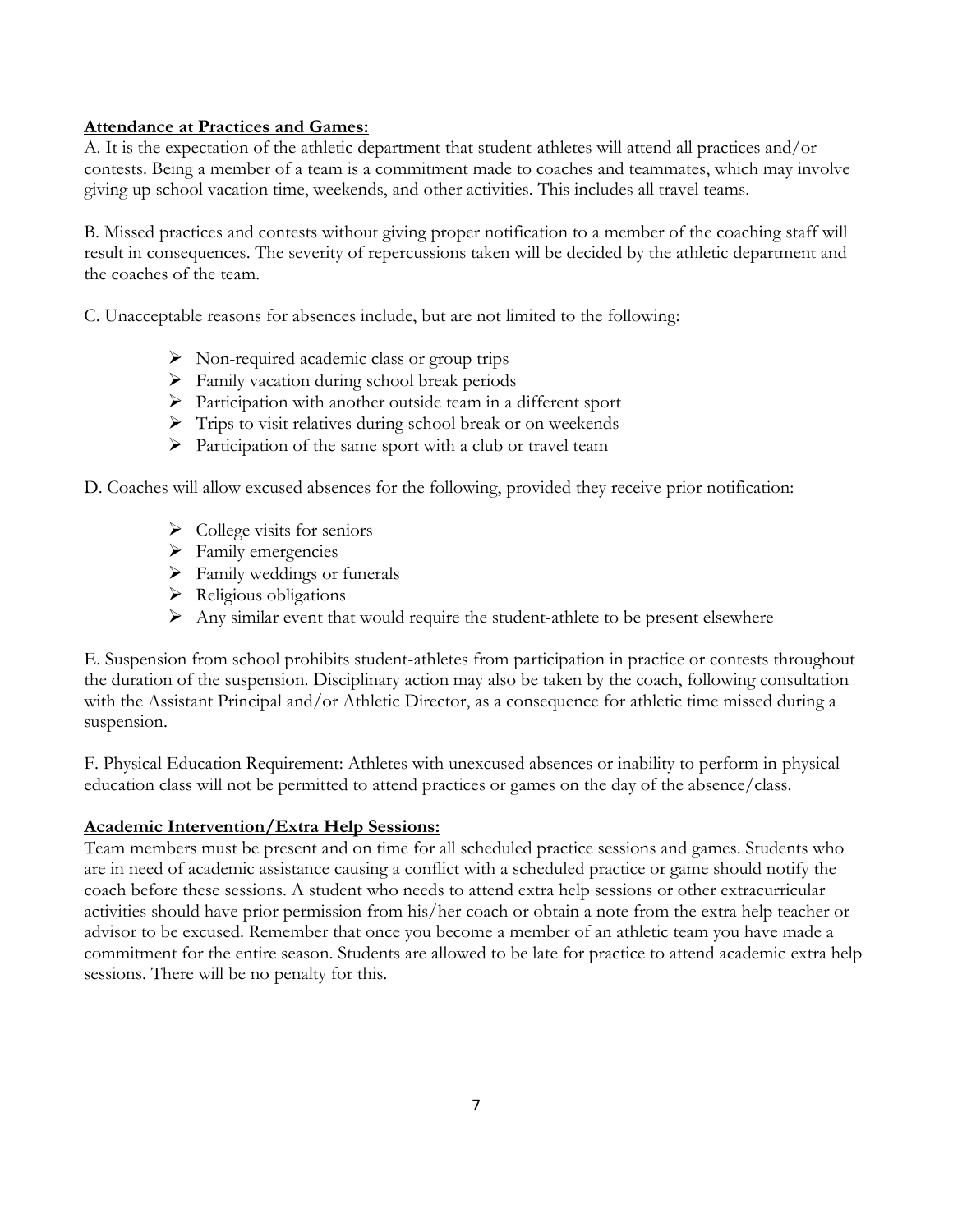# **Athletic Department Regulations**

#### **Uniforms and Equipment:**

At the beginning of every season, all student athletes purchase uniforms and equipment for their sport to keep. It is the responsibility of every athlete to take care of the equipment. Any lost equipment can be repurchased form the Athletic Department. Lockers are provided to secure this equipment. A school issued Master V-86 combination lock is the only authorized lock for the athletics lockers. Any non-school issued locks will be clipped with a \$75 clipping fee applied for removal. If there are problems and equipment needs to be repaired or is lost, it should be brought to the attention of the coach immediately.

If there are any school issued equipment items (football helmet, shoulder pads, etc.) missing the student will be required to pay to replace them. Failure to do so may result in the withholding of report cards or transcripts.

#### **Transportation**:

All students must use school transportation to and from an athletic event unless prior written permission from his/her parents is given to and approved by the coach. Only coaches, team members, managers, and statisticians may ride the school bus to and from contests. The "Travel Release Form" must be used to obtain permission for alternate transportation. An individual other than his/her parent may transport students from an athletic contest if a proper authorization form is completed by the parent and is on file with the coach.

Athletes are expected to be courteous and considerate on the bus at all times and are to remain seated for the duration of the trip. Athletes are reminded that they are to take all their belongings with them if the driver or bus is not staying with the team. They are also reminded to discard any trash they created during any rides. In accordance with school policy, coaches may not transport students in their personal vehicle.

#### **Conflict with Other School Activities:**

An individual student who attempts to participate in several extracurricular activities may encounter a conflict of obligations. The athletic department recognizes that each student should have the opportunity for a broad range of experiences. Attempts to schedule events will be made to minimize conflicts. Students have a responsibility to do everything they can do to avoid conflicts. This includes being cautious about belonging to too many activities where conflicts are bound to happen. It also means notifying the faculty sponsors/coaches involved immediately when a conflict does arise.

The Athletic Director, club/activity advisor, and coaches will attempt to work out a solution with the student. If a decision cannot be agreed upon, the Principal will make a decision based on the relative importance of each event to the individual, the team, and the school. Once a decision has been made, and the student abides by the decision, they will not be penalized. If it becomes obvious that a student cannot fulfill the obligation of both activities, they should withdraw from the sport or activity.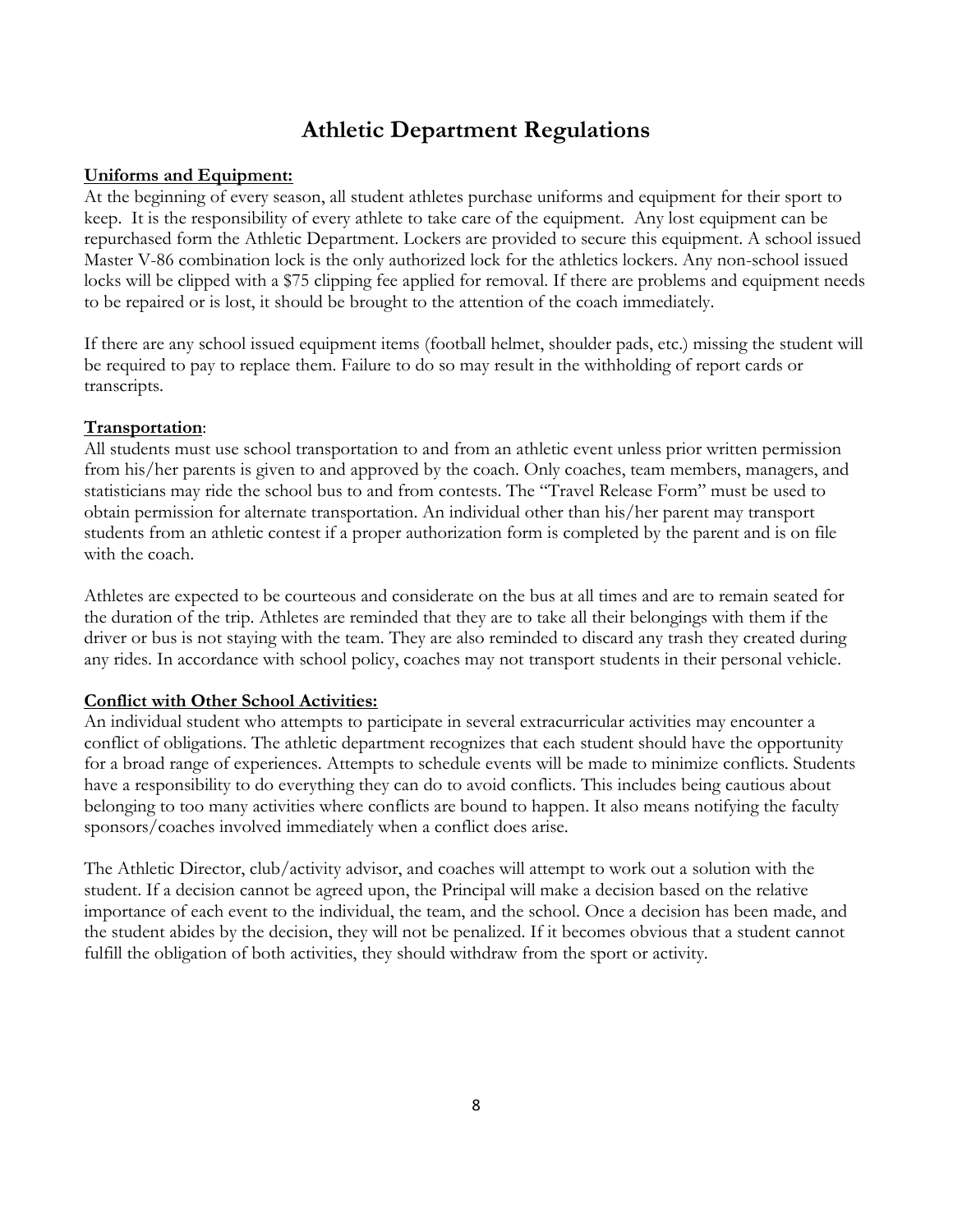#### **Team Selection/Tryouts/Roster Cuts:**

It is important that both parents and student-athletes understand that in a number of sports there is a need to make cuts. This is one of the most unpleasant tasks that coaches have to face. However, at this level of competition, cuts are necessary so that the team sizes are kept manageable. This ensures there are not more athletes on a team than can be played for a reasonable amount of time in a contest. Tryouts for teams allow those competing to make a team have an opportunity to show their skills and feel that they have had a fair chance to make a team. The coaches are the sole judge for team selection and their decisions will not be changed by the athletic administration.

#### **Playing Time - Freshmen, JV and Varsity:**

At the high school level, playing time must be earned. It is completely at the discretion of the coaching staff.

On the Freshmen, JV and Varsity levels, emphasis towards winning the interscholastic contests incrases. This does not mean that winning takes precedence over sound educational values and integrity.

#### **Season Start Dates:**

The start dates for the fall, winter and spring seasons are set by the CHSAA/CHSFL. Below is a guideline for the athletic teams start dates:

| Fall Season:   | Typically begins during the third week of August   |
|----------------|----------------------------------------------------|
| Winter Season: | Typically begins on the first Saturday of November |
| Spring Season: | Typically begins on the first Saturday of March.   |

Athletes who intend to compete during the fall season are required to attend the first official start date in August and all subsequent days during the selection phase (tryout).

The athletic department recognizes that unforeseen circumstances may arise that will prohibit a studentathlete to attend practice/tryout sessions in August. If there is a conflict, please contact the Athletic Director and all conflicts will be dealt with on a case-by-case basis. Please note that family vacations are not viable excuses for missing sessions in August.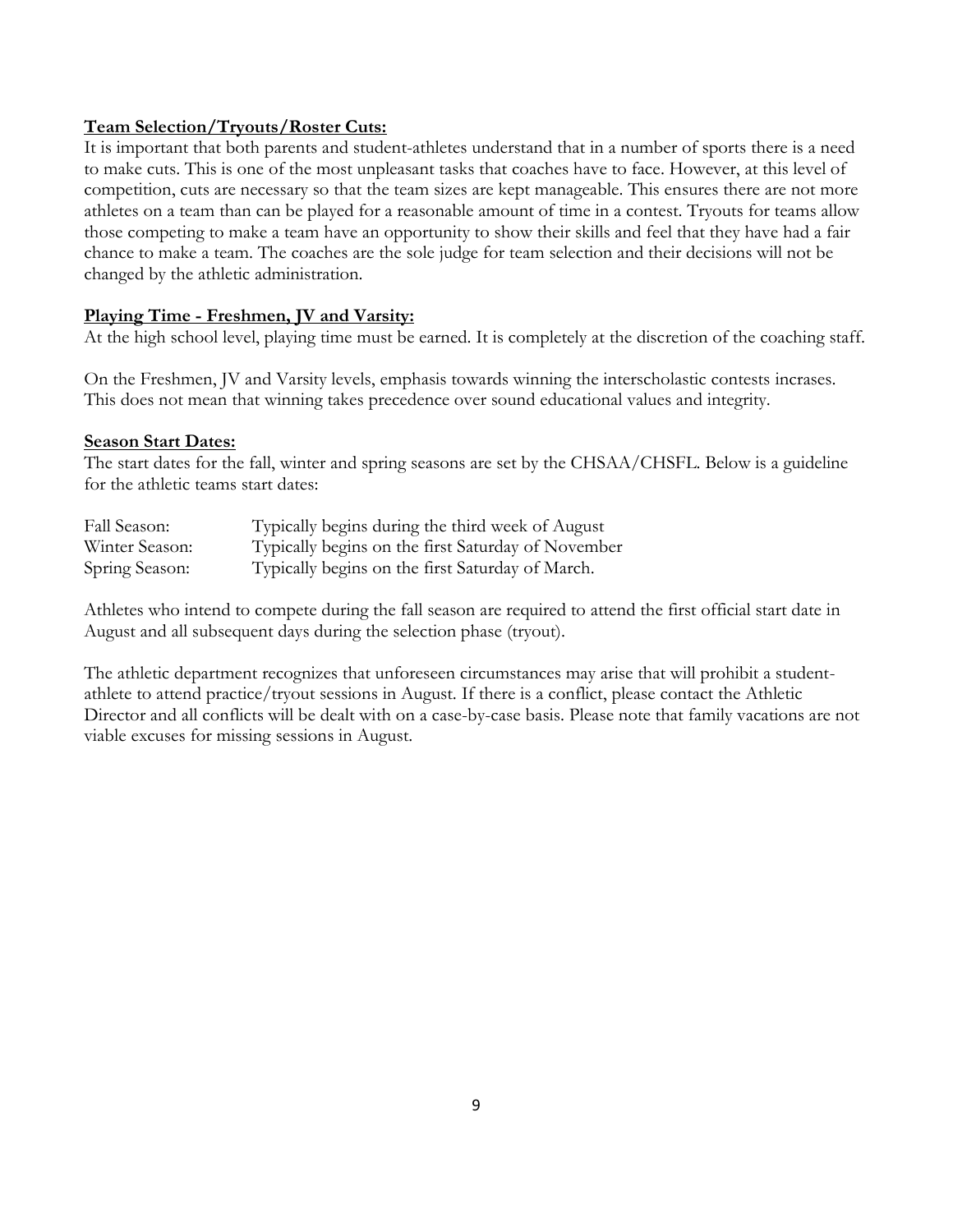# **Communication**

## **Parent/Coach Communication**

Situations arise that may require a conference between the coach and the parent. It is important that both parties involved have a clear understanding of the others' position. Here are situations that warrant a discussion:

- $\triangleright$  The treatment of your child, mentally or physically.
- $\triangleright$  Ways to help your child improve.
- > Concerns about your child's behavior.

There are other situations that arise, but are not topics open for discussion. These topics include:

- $\triangleright$  Playing time
- $\triangleright$  Team strategy
- $\triangleright$  Play calling
- Other student-athletes
- $\triangleright$  The direction of the team/program

We understand that every parent is a champion for his or her child. You want them to succeed; you want them to play a main role. It is very difficult to accept your child not playing as much as you may want. However, playing time is earned in the estimation of the coaches and is not an entitlement. Coaches make judgment decisions based on what they believe to be the best for all students involved. As you have read from the list above, certain things can be and should be discussed with the coach. When these conferences are necessary, the following procedure should be followed to help promote a resolution to the issue of concern.

## **Contacting Coaches**

As for all contact between coaches and parents, the following guidelines apply:

1. Before the start of each season, the coach will meet with the team. Team meetings will include topics such as practice and game schedules, team rules regarding attendance, and all pertinent regulations. Information regarding contacting the coach should also be handed out.

2. Parents should encourage their student-athletes to have open communication with their coach. This provides clarity for both parties at all times.

3. If the meeting between the coach and athlete proves to be unsatisfactory, then the parent should arrange to meet with the coach.

4. During the season, if a parent wishes to meet with a coach, it is strongly recommended that on field or locker-room meetings following athletic events be avoided. Parents should contact the coach to arrange a meeting at a mutually convenient time.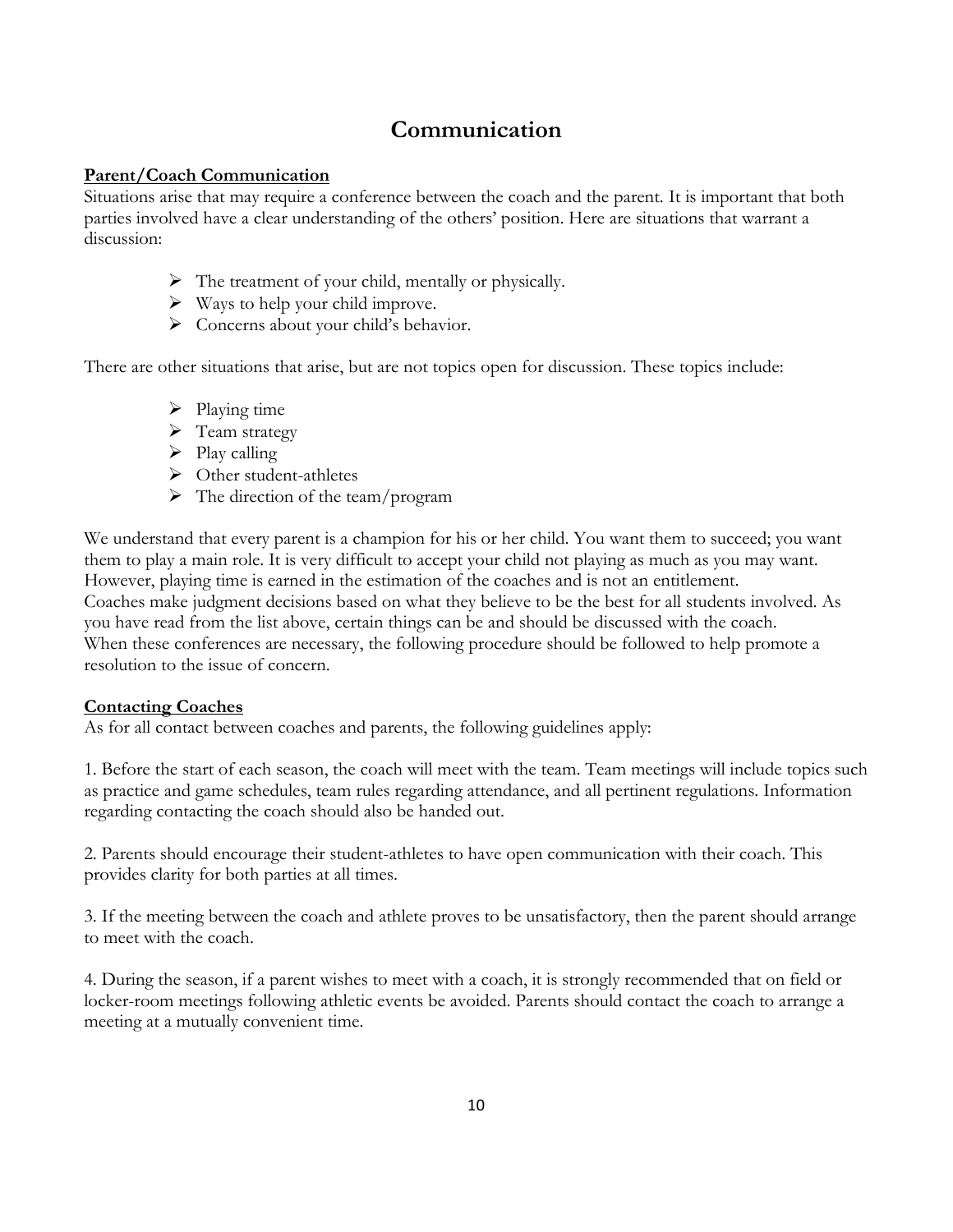# **The 24 Hour Rule**

## **The 24-Hour Rule**

# **No discussion is permitted with a coach for 24 hours following the completion of the contest.**

Typically, emotions of players, coaches, and parents are riding high during and after contests. It is rare for any productive conversation to occur immediately after an event. In fact, often the opposite happens, which benefits nobody.

Waiting 24 hours before contact allows everyone involved to step back from the situation, reassess needs, and engage in a more civilized manner. Nothing is guaranteed to change as a result of any talks, but a professional discussion with clarity from both sides often can help all parties understand where each side is coming from.

## **Contacting the Director of Athletics**

If the meeting is unsatisfactory, the parent may then contact the Director of Athletics (kgoggin@myhchs.org or 718-886-7150 x517). Please keep in mind that selection to a team, varsity status, positions played, and playing time are all decisions made by coaches. Also, the Director of Athletics and the school administrators will never instruct the coaches as to whom to play, how to play, or keep on a team.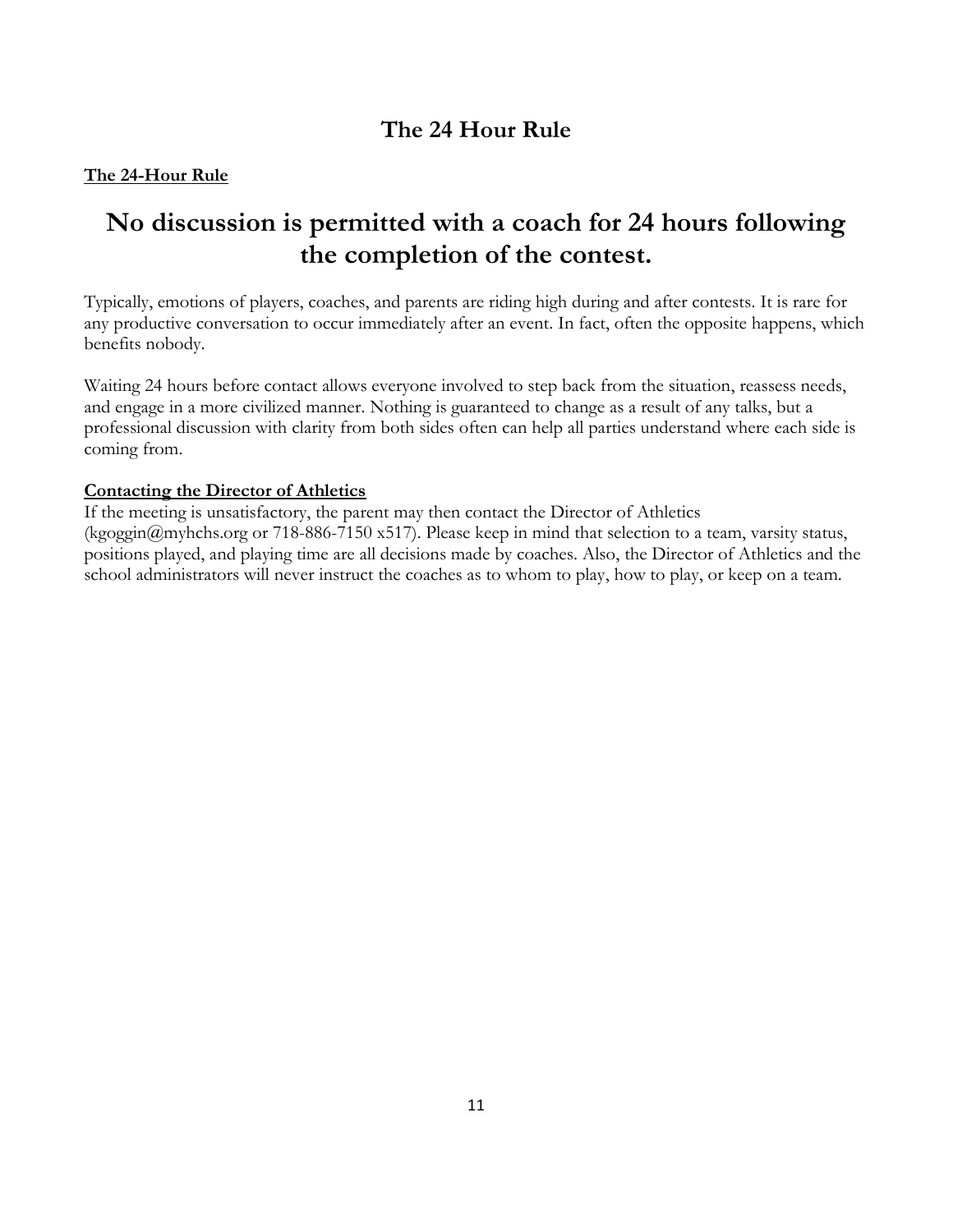# **NCAA Eligibility**

#### **Student-Athletes & College Competition/NCAA Clearinghouse**

If a student-athlete plans to compete at the Division I or II collegiate level, they should make their guidance counselor aware of these intentions so they can begin the NCAA clearinghouse process. Student-athletes who may have intentions of competing at the Division III collegiate level only do not have to go through the NCAA clearinghouse process. However, the athletic department strongly recommends that any studentathlete who has any intentions of competing at the collegiate level go through the process.

Student-athletes should find out if they will meet the academic eligibility and core-course requirements for the college they may be attending. The guidance counselors will assist student-athletes in NCAA Clearinghouse procedures, if necessary, towards the end of their junior year.

Once a student-athlete has decided that they would like to play at the collegiate level, it is suggested that the student-athlete contact the coaches about these intentions.

If you would like more detailed information, please contact the NCAA directly and ask for the **NCAA Guide for the College-Bound/Athlete**. This publication is a fantastic source of knowledge for parents and student, covering topics like financial aid, Initial-Eligibility Clearinghouse, necessary forms and recruitment.

#### **Contacting the NCAA**

**<sup>N</sup>***ational* **C***ollegiate* **A***thletic* **A***ssociation*

You may **contact the NCAA** using the information listed here:

#### **Document mailing address:**

NCAA Eligibility Center Certification Processing P.O. BOX 7136 Indianapolis, Indiana 46207

#### **Overnight/Express mailing address:**

NCAA Eligibility Center Certification Processing 1802 Alonzo Watford Sr. Drive Indianapolis, IN 46202

Phone number: 877-262-1492 Fax: 317-968-5100 Website: [www.eligibilitycenter.org](http://www.eligibilitycenter.org/)